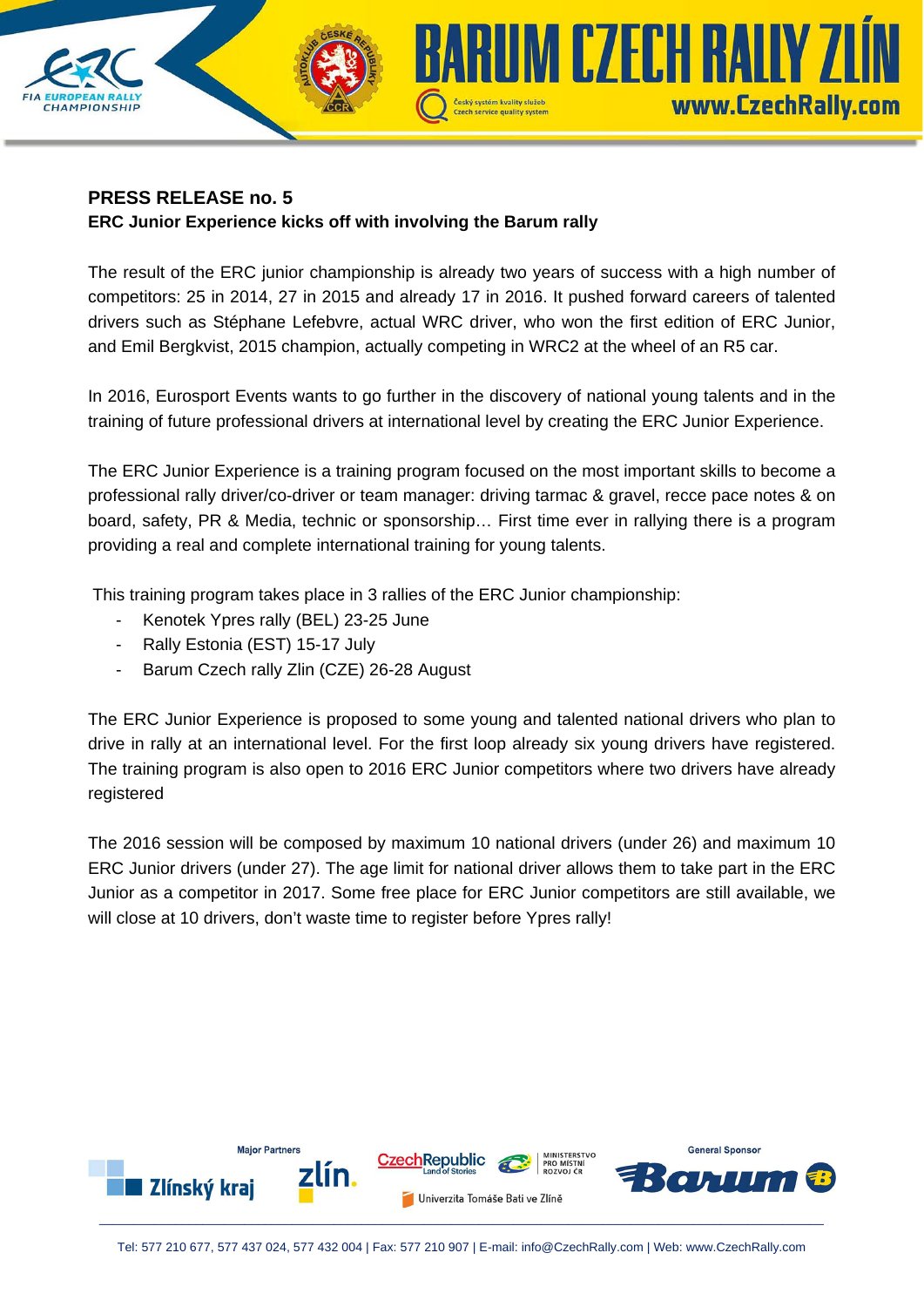## **Program during Ypres Rally:**

#### **Tuesday 21/06:**

**CHAMPIONSHIP** 

- · AM: arrival
- · 14h30 15h00: welcoming with drink and finger foods (Eurosport Events & Future Stars rally academy )

Czech service quality system

**ARUM CZECH RALLY ZLÍN** 

www.CzechRally.com

- · 15h00 17h00: workshop pace notes (Bjorn Degandt)
- · 17h00 19h00: workshop car techniques (Yannick Willocx)

## **Wednesday 22/06 and Thursday 23/06**

- · Recce
- · Analyses of pace notes

## **Friday 24/06**

Morning: workshop media training by Eurosport

## **Description of workshops:**

## **1. Pace Notes (Coach Bjorn Degandt, co-driver of Hans Weijs)**

Content of workshop:

- Practical exercise: Before the actual workshop, the Juniors will recce part of the old stage of Vleteren (where the Ypres rally ran before)
- Upgrade your own pace notes (Bjorn will also bring his notes of the same stage)
- · During the workshop: watch the stage together on video
- Analyse the notes of each individual driver and adapt were needed
- The idea is to concentrate on the many pitfalls Ypres has ! We take Vleteren as an example for the other stages which they will recce on Wednesday and Thursday
- · Rally preparation (what not to forget!! )

# **2) Car Techniques (Coach: Yannick Willocx, engineer at VW, Hyundai and Škoda Motorsport)**

Content of workshops

- · Advanced race car preparation
- Steering and suspension systems
- · Fault diagnosis and braking system units
- · Understanding car set-up and handling
- · Maximizing tyre performance
- Clutch synchronisation